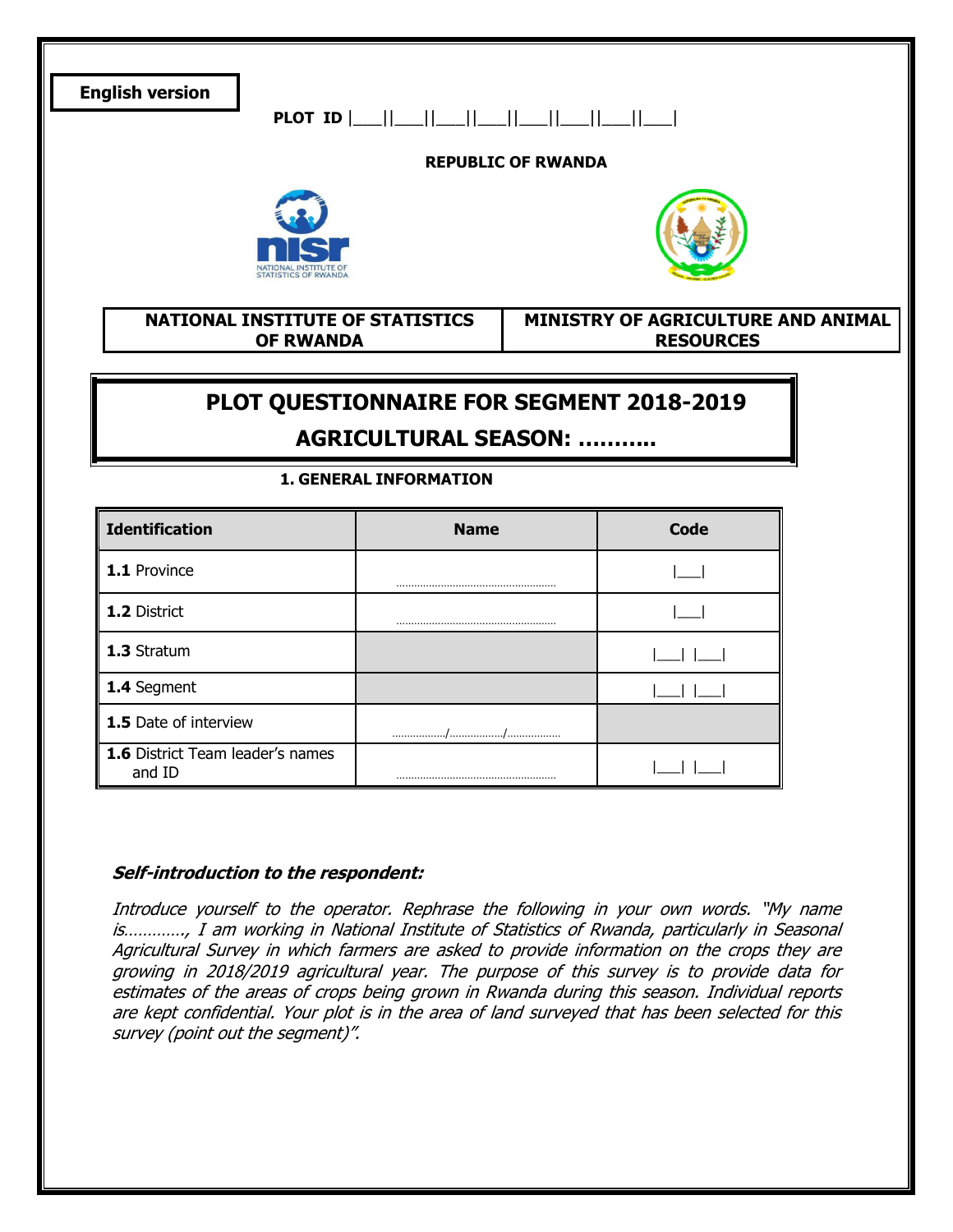#### PART II: CROP PLANTED, SEEDS USED AND PRODUCTION

#### Crop planted

%.

| 2.1       | <b>2.2 Plot</b> | 2.3 Operator's address                                         |                              |                                  | Crops planted in the plot                                                                                                                                                      |
|-----------|-----------------|----------------------------------------------------------------|------------------------------|----------------------------------|--------------------------------------------------------------------------------------------------------------------------------------------------------------------------------|
| Plot      | area $(m2)$     |                                                                | 2.4                          | 2.5                              | 2.6 Crop name                                                                                                                                                                  |
| <b>No</b> |                 |                                                                | Cropping system in the plot; | Number of main crops in the plot | (2)                                                                                                                                                                            |
|           |                 |                                                                |                              |                                  |                                                                                                                                                                                |
|           |                 |                                                                | 1=Pure; 2=Mixed              |                                  |                                                                                                                                                                                |
|           |                 |                                                                |                              |                                  |                                                                                                                                                                                |
|           |                 |                                                                |                              |                                  |                                                                                                                                                                                |
|           |                 |                                                                |                              |                                  |                                                                                                                                                                                |
|           |                 |                                                                |                              |                                  |                                                                                                                                                                                |
|           |                 |                                                                |                              |                                  |                                                                                                                                                                                |
|           |                 |                                                                |                              |                                  |                                                                                                                                                                                |
|           |                 |                                                                |                              |                                  |                                                                                                                                                                                |
|           |                 | 2.3.1 Farmer type $(1)$                                        |                              |                                  |                                                                                                                                                                                |
|           |                 |                                                                |                              |                                  |                                                                                                                                                                                |
|           |                 |                                                                |                              |                                  |                                                                                                                                                                                |
|           |                 |                                                                |                              |                                  |                                                                                                                                                                                |
|           |                 |                                                                |                              |                                  |                                                                                                                                                                                |
|           |                 |                                                                |                              |                                  |                                                                                                                                                                                |
|           |                 |                                                                |                              |                                  |                                                                                                                                                                                |
|           |                 |                                                                |                              |                                  |                                                                                                                                                                                |
|           |                 |                                                                |                              |                                  |                                                                                                                                                                                |
|           |                 |                                                                |                              |                                  |                                                                                                                                                                                |
|           |                 | (1) Farmer type : 1- small scale farmer; 2- large scale farmer |                              |                                  |                                                                                                                                                                                |
|           |                 |                                                                |                              |                                  | (2) Crop codes and names: 101- Maize, 102- Paddy rice, 103- Sorghum, 104- Wheat, 105- Other cereal(specify), 106- Bush bean, 107- Climbing bean, 108- Pea, 109- Other pulse,   |
|           |                 |                                                                |                              |                                  | 111- Irish potato, 112- Sweet potato, 114- Tomato, 115-Cabbage, 116- Cauliflower, 117- Onion, 118- Carrot, 119-Eggplant, 120- Other seasonal vegetable, 128- Soybean,          |
|           |                 |                                                                |                              |                                  | 129- Groundout 130- Sup flower 134- Other seasonal crop. 135- Black eqgplant 136- Sweet penner 138- Amaranth 139- Celery 140- Spinach 141- Small red bean 142- Sugar beet 143- |

129- Groundnut, 130- Sun flower, 134- Other seasonal crop, 135- Black eggplant, 136- Sweet pepper, 138- Amaranth, 139- Celery, 140- Spinach, 141- Small red bean, 142- Sugar beet, 143-Garlic, 144-African cabbage, 145- Leek, 146-French bean, 147- Letus, 148- Brocolli, 162- Millet, 165 - Other tuber (specify), 167- Cucumber, 168- Watermelon, 213-Taro, 214-Yam, 220- Other annual vegetable, 233- Pyrethrum, 234- Other annual crop, 237- Pepper, 249- Napia grass, 257- Tree tomato, 265 - Other tuber, 266- Pumpkin, 310- Cassava, 320- Other perennial vegetable, 321- Cooking banana, 322- Dessert banana, 323- Banana for beer, 324- Pineapple, 325-Avocado, 326- Passion fruit 327- Other fruit, 331- Other oil seed, 332-Coffee, 334-Other perennial crop, 350- Sugar cane, 352- Macadamia, 353- Olive, 354- Mango, 355- Apple, 356- Papaya, 358- Orange, 359- Lemon, 360- Guava, 361- Mulberry, 363- Stevia, 364- Jatropha, 368- Palm, 369- Tea, 511-Napia grass for fodder, 512-Maize for fodder, 513- Soybean for fodder, 514-Leucena, 515- Desmodium, 516- Mucuna, 517- Setaria, 518-Tripsacum, 519- Other fodder crop (specify), 520-Herbecious

(3) Crop proportion & density Codes: 1- 10% to 20%; 2- 21% to 30%; 3- 31% to 40%; 4- 41% to 50%; 5- 51% to 60%; 6- 61% to 70%; 7-71% to 80%; 8- 81% to 90%; 9- 91% to 100% 10- Above 100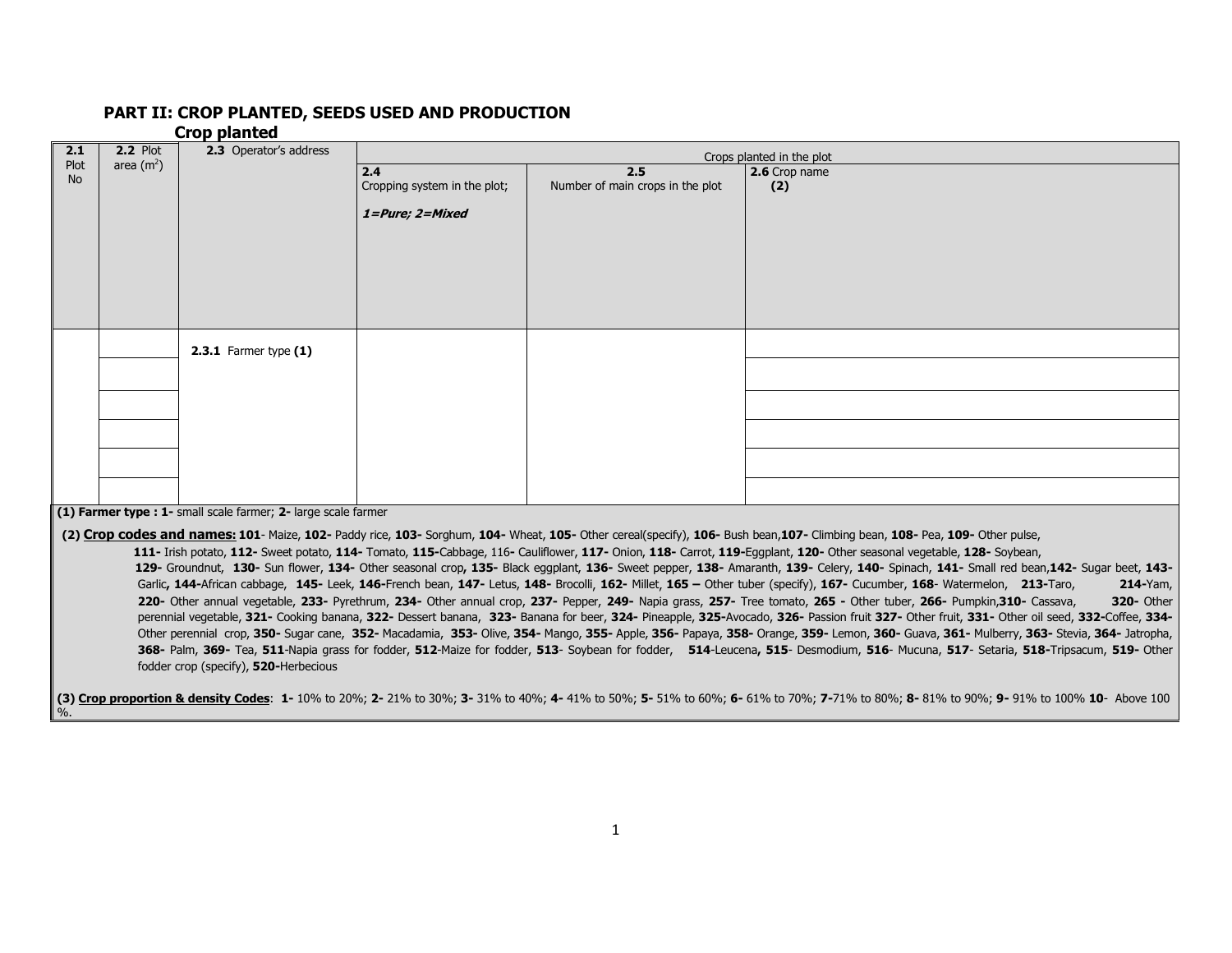#### PART II: CROP PLANTED, SEEDS USED AND PRODUCTION (Cont'd)

#### Seeds used

| 2.1<br>Plot | 2.8<br>Sowing | 2.9<br>Expected                | <b>2.10</b> Type<br>of seeds                                 |                                                   |                                                    | <b>Traditional seeds</b>                                 |                                                                           |                                         | <b>Improved seeds sown</b> |                                                        | 2.18 Number of trees(for<br>perennial crops) |                                                      |                                          |                                                                                 |
|-------------|---------------|--------------------------------|--------------------------------------------------------------|---------------------------------------------------|----------------------------------------------------|----------------------------------------------------------|---------------------------------------------------------------------------|-----------------------------------------|----------------------------|--------------------------------------------------------|----------------------------------------------|------------------------------------------------------|------------------------------------------|---------------------------------------------------------------------------------|
| <b>No</b>   | date<br>(1)   | period of<br>harvesting<br>(4) | sown:<br>1=Traditional<br>seeds;<br>$2 =$ Improved<br>seeds; | <b>2.11</b> Quantity of<br>traditional seeds sown |                                                    | 2.12<br>Quantity of<br>traditional<br>seeds<br>purchased | 2.13 Amount<br>spent for the<br>purchase of<br>traditional seeds<br>(Rwf) | 2.14 Quantity of<br>improved seeds sown |                            | 2.15 <br>Quantity of<br>improved<br>seeds<br>purchased |                                              | 2.17<br>Where<br>did<br>improved   grown in<br>seeds | 2.18.1<br>Number<br>of trees<br>the plot | <b>2.18.2 Number</b><br>of trees<br>harvested/to be<br>harvested in the<br>plot |
|             |               |                                | $3 = 182;$<br>If 2, skip to<br>2.14.1                        | 2.11.1<br>Unit(2)                                 | 2.11.2<br>Quantity of<br>traditional<br>seeds sown | and sown in<br>the plot                                  | If only traditional<br>seeds were used,<br>skip to 2.19                   | 2.14.1<br>Unit (2)                      | 2.14.2<br>Quantity         | and sown                                               | seeds (Rwf)                                  | sown<br>come<br>from?<br>(3)                         |                                          |                                                                                 |
|             |               |                                |                                                              |                                                   |                                                    |                                                          |                                                                           |                                         |                            |                                                        |                                              |                                                      |                                          |                                                                                 |
|             |               |                                |                                                              |                                                   |                                                    |                                                          |                                                                           |                                         |                            |                                                        |                                              |                                                      |                                          |                                                                                 |
|             |               |                                |                                                              |                                                   |                                                    |                                                          |                                                                           |                                         |                            |                                                        |                                              |                                                      |                                          |                                                                                 |
|             |               |                                |                                                              |                                                   |                                                    |                                                          |                                                                           |                                         |                            |                                                        |                                              |                                                      |                                          |                                                                                 |
|             |               |                                |                                                              |                                                   |                                                    |                                                          |                                                                           |                                         |                            |                                                        |                                              |                                                      |                                          |                                                                                 |

#### (1) Sowing date codes:

Season A: 1=Before 30/06; 2=Between 01-15/07; 3=Between 16-31/07; 4=Between 01-15/08; 5=Between 16-31/08;6= Between 01-15 /09; 7= Between 16-30/09; 8= Between 01-15/10; 9= Between16- 31/10; 10= After 31/10

 Season B: 1=Before 31/12; 2=Between 01-15/01; 3=Between 16-31/01; 4=Between 01-15/02; 5=Between 16-28/02; 6= Between 01- 15/03; 7= Between16 –31/03; 8= After 31/03; Season C: 1= Before 30/04; 2= Between 01- 31/05; 3= Between 01- 30/06; 4= Between 01-31/07; 5= After 31/07

(2) Seeds Units:  $1 = Kq$ ;  $2 = q$ ;  $3 = Not$  applicable

(3) Source of seeds used codes: 1 = Government(MINAGRI/RAB/DISTRICT); 2 = Recognized seed multipliers; 3=Agro dealers; 4=NGOs; 5 =Market; 6 =Agriculture cooperative ;7=Other (specify)

#### (4) Expected period of harvesting:

Season A: 1 = Before 01/12; 2=Between 01-15 /12; 3=Between 16- 31/12; 4=Between 01-15/01; 5=Between 16- 31/01; 6=Between 01-28/02; 7=After 28/02

Season B: 1=Before 01/05; 2=Between 01-31/05; 3= Between 01- 15/06; 4= Between 16 -30/06; 5= Between 01-15/07; 6=Between 16-31/07; 7= After 31/07

Season C: 1= Before 31/07; 2= Between 01-15/08; 3= Between 16- 31/08; 4= Between 01-15/09; 5= Between 16 -30/09 6= After 30/09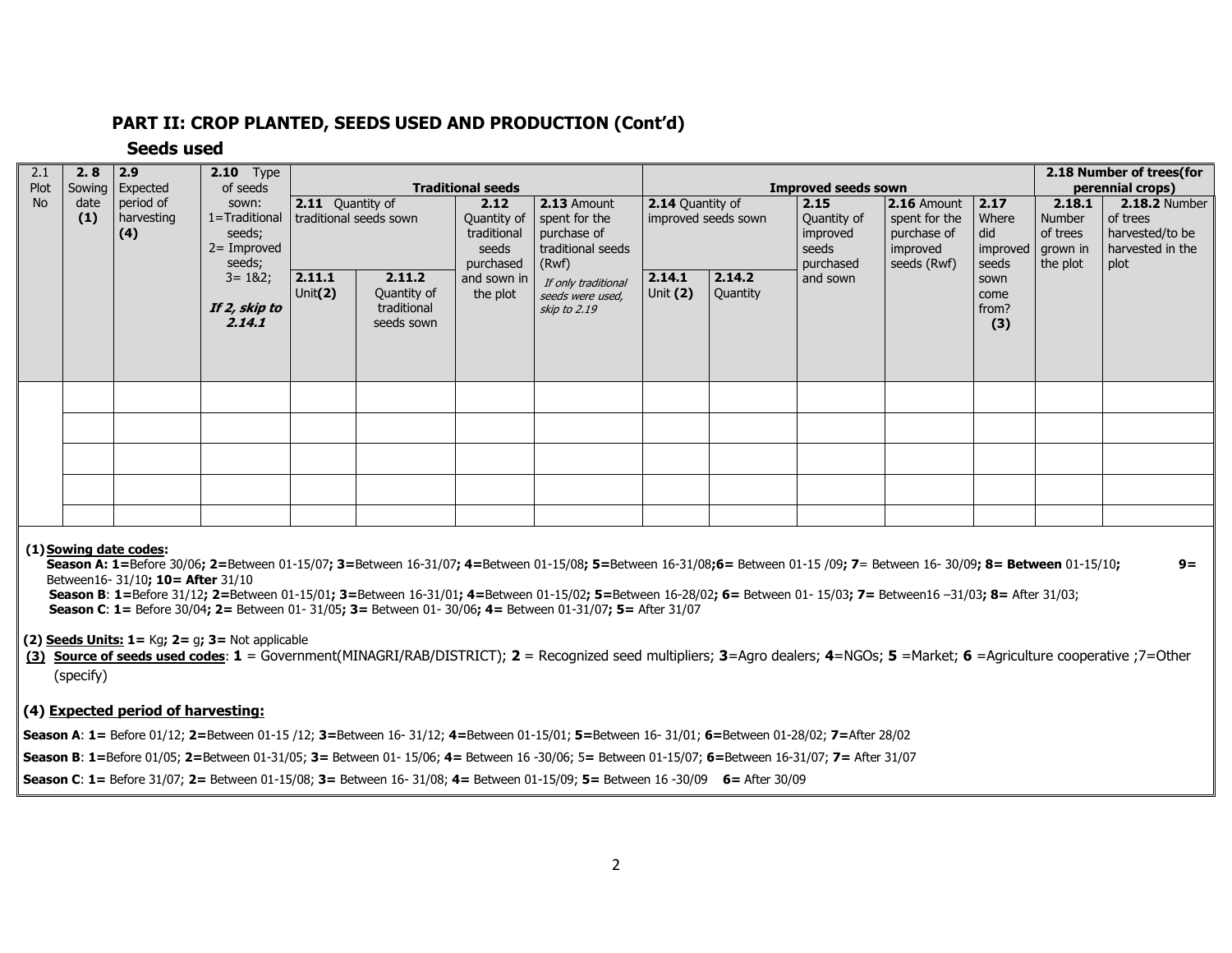#### PART II: CROP PLANTED, SEEDS USED AND PRODUCTION (Cont'd)

### Crop production

| 2.1 Plot<br>number                                                                                                                                                                                                                                                                                                                                                                                                                                                                                                                                                                        | 2.6 Crop name<br>(1) | <b>2.19</b> Quantity already<br>harvested (in Kg) | <b>2.20</b> Remaining quantity<br>to be harvested (in Kg) | <b>2.21</b> Total quantity of harvest (in Kg) | 2.22 Explanation on production status (2) |  |  |  |  |  |  |  |  |
|-------------------------------------------------------------------------------------------------------------------------------------------------------------------------------------------------------------------------------------------------------------------------------------------------------------------------------------------------------------------------------------------------------------------------------------------------------------------------------------------------------------------------------------------------------------------------------------------|----------------------|---------------------------------------------------|-----------------------------------------------------------|-----------------------------------------------|-------------------------------------------|--|--|--|--|--|--|--|--|
|                                                                                                                                                                                                                                                                                                                                                                                                                                                                                                                                                                                           |                      |                                                   |                                                           |                                               |                                           |  |  |  |  |  |  |  |  |
|                                                                                                                                                                                                                                                                                                                                                                                                                                                                                                                                                                                           |                      |                                                   |                                                           |                                               |                                           |  |  |  |  |  |  |  |  |
|                                                                                                                                                                                                                                                                                                                                                                                                                                                                                                                                                                                           |                      |                                                   |                                                           |                                               |                                           |  |  |  |  |  |  |  |  |
|                                                                                                                                                                                                                                                                                                                                                                                                                                                                                                                                                                                           |                      |                                                   |                                                           |                                               |                                           |  |  |  |  |  |  |  |  |
|                                                                                                                                                                                                                                                                                                                                                                                                                                                                                                                                                                                           |                      |                                                   |                                                           |                                               |                                           |  |  |  |  |  |  |  |  |
| (1) Crop codes: See codes on page 1<br>(2) Explanation on production status : 1= Drought; 2= Heavy rainfall; 3= Insufficient rainfall; 4= Insufficient fertilizer; 5=Lack of fertilizers; 6= Late sowing; 7= Flood; 8= Landslide; 9=Crop<br>destroyed by animals (grazes); 10= Diseases and pests ; 11= Unfertile soil; 12= Inappropriate seeds; 13= Good harvest as it was expected; 14=Lack of trainings on agricultural practices ;15= lack<br>of improved seed ; 16 = violent rain(hailstones) ; 17 = Strong Winds ; 18 = Perenial crops not yet mature ; 19 = Other reason (Specify) |                      |                                                   |                                                           |                                               |                                           |  |  |  |  |  |  |  |  |

#### Use of production

| 2.6<br>Crop<br>nam | 2.23<br>What was total<br>the total<br>quantity<br>o be<br>produced<br>(Kg) | 2.24 On the 2.25 On<br>production of production which<br>this crop<br>produced/t what was the what is the this crop price per what is the<br>quantity<br>during this processed/to been<br>agricultura be processed sold/to be<br>I season? at farm level? sold? (Kg)<br>(Kg) | the total<br>of this crop market<br>quantity<br>that has | 2.26 <br><b>On</b><br>was<br>sold?<br>(1) | 2.27<br>What<br>was the<br>selling | total<br>production of production of production<br>this crop<br>$(RwF/kg)$ has been<br>used/ to be<br>used by the<br>household?<br>(Kg) | Itotal<br>this crop<br>what is the which<br>has been<br>used/to be<br>used as<br>wage for<br>hired labour?<br>Kg) | the total<br>of this crop this crop<br>to be used<br>as farm<br>rent? $(Kq)$ | total<br>offered as a with other<br>gift ? $(Kg)$ | <b>2.28 On the 2.29 On the 2.30 On 2.31 On the 2.32 On the 2.33 On</b><br>Itotal<br>production of production of production production production storage<br>kilogram? quantity that quantity that quantity has quantity that that has been quantity<br>been used has been lexchanged to that has<br>loffered to be be exchanged been used been used<br>things? (Kg) | the total<br>to be used to be used<br>as seeds?<br>(Kg) | $2.34$ On<br>the total<br>quantity<br>that has<br>as fodder?<br>(Kg) | $2.35$ On<br>the total<br>quantity<br>that has<br>been stored $(2)$<br>to be<br>stored?<br>(Kg) | <b>2.36</b> What <b>2.37</b> On<br>is the<br>agricultural quantity<br>season ? | the total<br>production<br>that has<br>been<br>damaged?<br>(Kg) | $2.38$ On the<br>total production<br>of this crop what<br>this crop what of this crop of this crop of this crop facility used of this crop is the quantity<br>what is the is the quantity what is the what is the what is the during this what is the that has been<br>been used to be<br>used in any<br>other way not<br>mentioned<br>before? (Kg) |
|--------------------|-----------------------------------------------------------------------------|------------------------------------------------------------------------------------------------------------------------------------------------------------------------------------------------------------------------------------------------------------------------------|----------------------------------------------------------|-------------------------------------------|------------------------------------|-----------------------------------------------------------------------------------------------------------------------------------------|-------------------------------------------------------------------------------------------------------------------|------------------------------------------------------------------------------|---------------------------------------------------|---------------------------------------------------------------------------------------------------------------------------------------------------------------------------------------------------------------------------------------------------------------------------------------------------------------------------------------------------------------------|---------------------------------------------------------|----------------------------------------------------------------------|-------------------------------------------------------------------------------------------------|--------------------------------------------------------------------------------|-----------------------------------------------------------------|-----------------------------------------------------------------------------------------------------------------------------------------------------------------------------------------------------------------------------------------------------------------------------------------------------------------------------------------------------|
| $\cdots$           |                                                                             |                                                                                                                                                                                                                                                                              |                                                          |                                           |                                    |                                                                                                                                         |                                                                                                                   |                                                                              |                                                   | $\mathbf{A}$ $\mathbf{B}$ $\mathbf{A}$ $\mathbf{B}$ $\mathbf{A}$ $\mathbf{A}$ $\mathbf{A}$ $\mathbf{A}$ $\mathbf{B}$ $\mathbf{A}$ $\mathbf{B}$ $\mathbf{A}$ $\mathbf{B}$ $\mathbf{A}$ $\mathbf{B}$ $\mathbf{A}$ $\mathbf{B}$ $\mathbf{A}$ $\mathbf{B}$ $\mathbf{A}$ $\mathbf{B}$ $\mathbf{A}$ $\mathbf{B}$ $\mathbf{A}$ $\mathbf{$                                  |                                                         |                                                                      |                                                                                                 |                                                                                |                                                                 |                                                                                                                                                                                                                                                                                                                                                     |

(1) Type of market: 1=Farm-gate; 2=Local market; 3=District modern market; 4=Regional market; 5=Contract farming; 6=Contract with exporter;7=other market (2) Types of storage facilities: 1-Own storage; 2-Public owned storage; 3- Storage owned by Cooperatives or private companies ;4=Traditional storage; 5-Other storage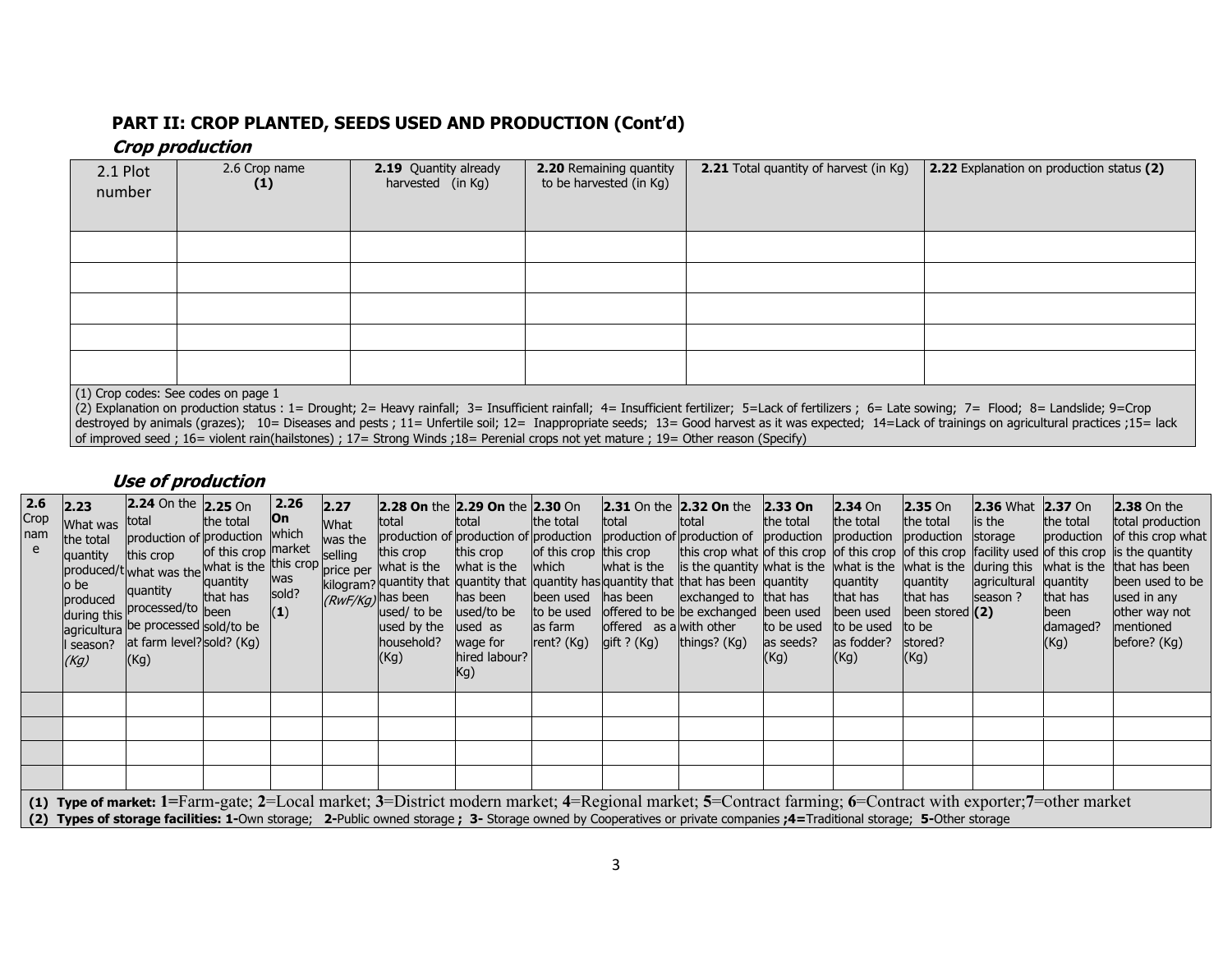### PART III: INPUTS USED

### Use of organic Fertilizer

| 2.1 Plot No | 3.1 Have you used organic fertilizer<br>in this plot during this season?<br>$I = Yes$ ;<br>$2 = No;$<br>If 2, skip to $3.5$ | 3.2 Quantity of Organic<br>fertilizer used (in Kg) | 3.3 Quantity of Organic fertilizer<br>purchased <i>(in Kg)</i> | <b>3.4</b> Cost of Organic fertilizer purchased (Frwf) |
|-------------|-----------------------------------------------------------------------------------------------------------------------------|----------------------------------------------------|----------------------------------------------------------------|--------------------------------------------------------|
|             |                                                                                                                             |                                                    |                                                                |                                                        |
|             |                                                                                                                             |                                                    |                                                                |                                                        |
|             |                                                                                                                             |                                                    |                                                                |                                                        |
|             |                                                                                                                             |                                                    |                                                                |                                                        |
|             |                                                                                                                             |                                                    |                                                                |                                                        |

#### PART III: INPUTS USED

## Use of inorganic fertilizer s and pesticides

| 2.1               | 3.5                                                                                                                                                                                                                                                                                                                                                                                                                                                                                                                                                                            | <b>Inorganic fertilizer</b> |                    |                                  |                                                         |                                                                  |                                                                               |                                                                              |                                                                                                                              |                     | <b>Pesticide</b>    |                                    |                                                          |                                                                        |                                                                                  |
|-------------------|--------------------------------------------------------------------------------------------------------------------------------------------------------------------------------------------------------------------------------------------------------------------------------------------------------------------------------------------------------------------------------------------------------------------------------------------------------------------------------------------------------------------------------------------------------------------------------|-----------------------------|--------------------|----------------------------------|---------------------------------------------------------|------------------------------------------------------------------|-------------------------------------------------------------------------------|------------------------------------------------------------------------------|------------------------------------------------------------------------------------------------------------------------------|---------------------|---------------------|------------------------------------|----------------------------------------------------------|------------------------------------------------------------------------|----------------------------------------------------------------------------------|
| <b>Plot</b><br>no | Have you used<br>inorganic<br>fertilizer in this<br>plot during this<br>season<br>$I = Yes$ ;<br>$2 = No$<br>If 2, skip to<br>3.13                                                                                                                                                                                                                                                                                                                                                                                                                                             | 3.<br>6<br>Tу<br>pe<br>(1)  | 3.7<br>Unit<br>(2) | 3.8<br>Total<br>quantity<br>used | 3.9<br>Quantity<br>purchased<br>and used<br>in the plot | 3.10<br>Unit<br>price<br>per<br>measur<br>ement<br>unit<br>(Rwf) | 3.11<br>What is<br>the<br>main<br>source<br>of<br>fertilize<br>r used?<br>(3) | 3.12<br>What<br>was the<br>main<br>crop the<br>fertilizer<br>was<br>applied? | Have you<br>used<br>pesticide in<br>this plot<br>during this<br>season?<br>$I = Yes;$<br>$2 = No$<br>If $2$ , skip to<br>4.1 | 3.14<br>Type<br>(4) | 3.15<br>Unit<br>(2) | 3.16<br>Total<br>quantit<br>y used | 3.17<br>Quantity<br>purchased<br>and used<br>in the plot | <b>3.18</b> Total<br>amount spent<br>on quantity<br>purchased<br>(Frw) | <b>3.19</b> Wha<br>t was the<br>main<br>crop the<br>pesticide<br>was<br>applied? |
|                   |                                                                                                                                                                                                                                                                                                                                                                                                                                                                                                                                                                                |                             |                    |                                  |                                                         |                                                                  |                                                                               |                                                                              |                                                                                                                              |                     |                     |                                    |                                                          |                                                                        |                                                                                  |
|                   |                                                                                                                                                                                                                                                                                                                                                                                                                                                                                                                                                                                |                             |                    |                                  |                                                         |                                                                  |                                                                               |                                                                              |                                                                                                                              |                     |                     |                                    |                                                          |                                                                        |                                                                                  |
|                   |                                                                                                                                                                                                                                                                                                                                                                                                                                                                                                                                                                                |                             |                    |                                  |                                                         |                                                                  |                                                                               |                                                                              |                                                                                                                              |                     |                     |                                    |                                                          |                                                                        |                                                                                  |
|                   | (1) Type of inorganic fertilizers: 1= NPK 17-17-17; 2= NPK 20-10-10; 3= NPK 25-5-5; 4= Urea; 5= liquid urea; 6= DAP; 7= TSP; 8= KCL/MOP; 9= Other inorganic fertilizer (specify)<br>(2) Units: 1= Kg; 2= g; 3= l; 4= Cc<br>(3) Main source of fertilizers: 1= Agro-dealers 2= NGOs; 3=Market; 4=MINAGRI / RAB / NAEB; 5=Agriculture cooperative ;6= Other place (specify)<br>(4) Type of pesticides: $1 =$ Dithane; $2 =$ Ridomil; $3 =$ Dimethoate; $4 =$ Cypermethrin; $5 =$ Dursiban; $6 =$ Tilt; $7 =$ Pilkare; $8 =$ Rocket; $9 =$ Beam; $10 =$ Other Pesticide (specify) |                             |                    |                                  |                                                         |                                                                  |                                                                               |                                                                              |                                                                                                                              |                     |                     |                                    |                                                          |                                                                        |                                                                                  |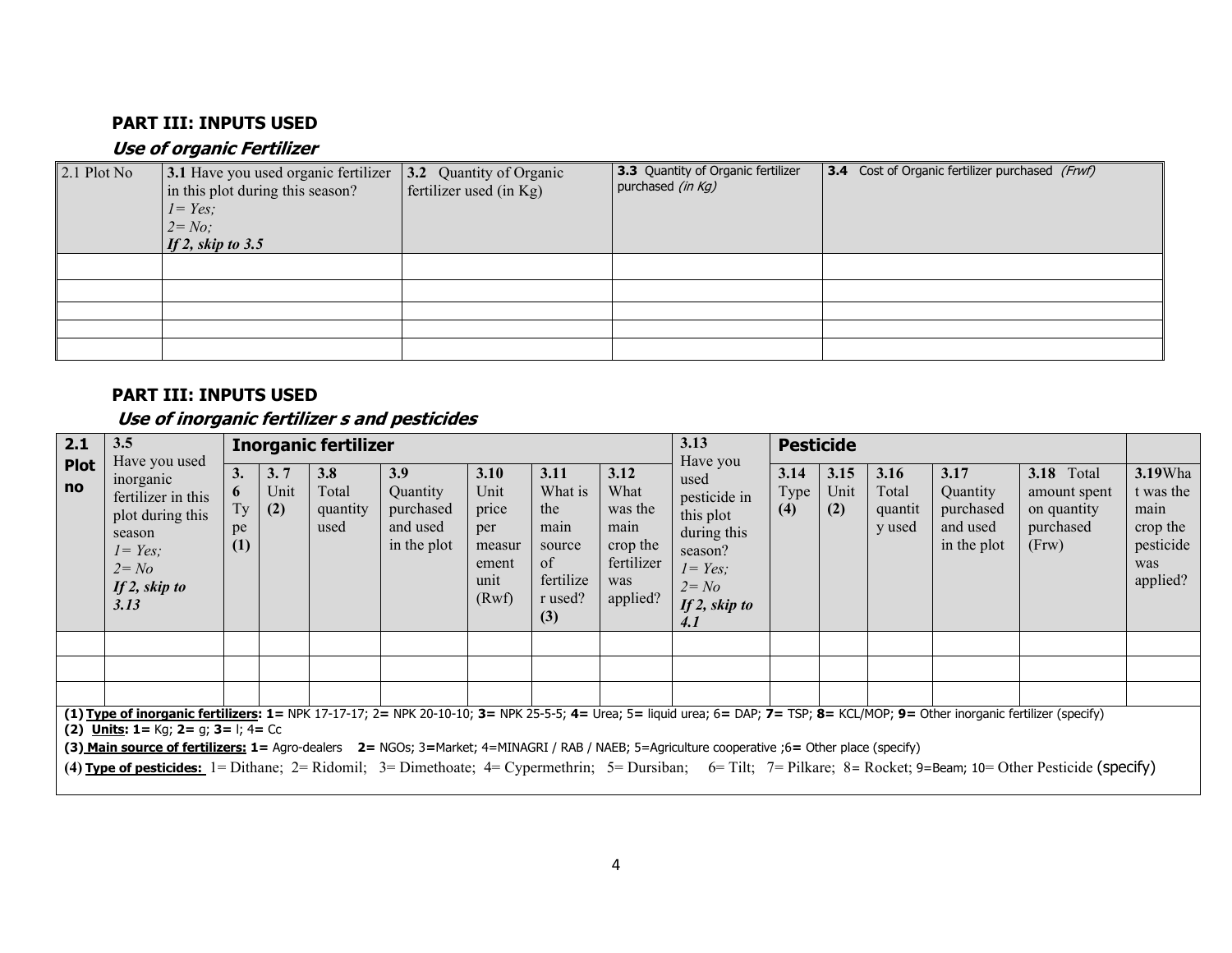### PART IV: AGRICULTURAL PRACTICES

#### Soil erosion control measures

| 2.1 Plot No | 4.1 What is<br>the degree of                  |                                                                                 | <b>ANTI-EROSION ACTIVITIES</b>                                                                                                                                                                                                                                |                                                                                                                |                                                                                                 |                                                                                      | <b>FENCES</b>                                                                                    |                            |  |  |  |
|-------------|-----------------------------------------------|---------------------------------------------------------------------------------|---------------------------------------------------------------------------------------------------------------------------------------------------------------------------------------------------------------------------------------------------------------|----------------------------------------------------------------------------------------------------------------|-------------------------------------------------------------------------------------------------|--------------------------------------------------------------------------------------|--------------------------------------------------------------------------------------------------|----------------------------|--|--|--|
|             | erosion on this<br>plot? (1)                  | 4.2 Is there any<br>anti-erosion activity<br>on this plot?<br>$1 = Yes; 2 = No$ | 4.3 Types of anti-erosion<br>activities existing in the plot<br>(2)                                                                                                                                                                                           | 4.4 Was this anti-<br>erosion activity done<br>during the current<br>agricultural season?<br>$1 = Yes; 2 = No$ | 4.5 What is the<br>total cost of anti-<br>erosion activity<br>done during this<br>season (Frw)? | <b>4.6</b> Is this<br>plot fenced?<br>$1 = Yes$ ; $2 = No$<br>If 2, skip to<br>Q.4.9 | 4.7 Was this fence<br>done during the<br>current agricultural<br>season? $1 = Yes$ ;<br>$2 = No$ | 4.8 Activity<br>cost (Frw) |  |  |  |
|             |                                               | If 2, skip to 4.6                                                               | Activity name                                                                                                                                                                                                                                                 | If 2, skip to 4.6                                                                                              |                                                                                                 |                                                                                      | If 2, skip to Q. 4.9                                                                             |                            |  |  |  |
|             |                                               |                                                                                 |                                                                                                                                                                                                                                                               |                                                                                                                |                                                                                                 |                                                                                      |                                                                                                  |                            |  |  |  |
|             |                                               |                                                                                 |                                                                                                                                                                                                                                                               |                                                                                                                |                                                                                                 |                                                                                      |                                                                                                  |                            |  |  |  |
|             |                                               |                                                                                 |                                                                                                                                                                                                                                                               |                                                                                                                |                                                                                                 |                                                                                      |                                                                                                  |                            |  |  |  |
|             |                                               |                                                                                 |                                                                                                                                                                                                                                                               |                                                                                                                |                                                                                                 |                                                                                      |                                                                                                  |                            |  |  |  |
|             |                                               |                                                                                 | (1) Degree of erosion: 1=Severe (Rill erosion, Gully erosion, Mass movement/landslides) 2= Moderate (Diffuse overland flow erosion, Overland flow erosion, erosion by infiltration)                                                                           |                                                                                                                |                                                                                                 |                                                                                      |                                                                                                  |                            |  |  |  |
|             | <b>3</b> = Low (Splash erosion, Wind erosion) |                                                                                 |                                                                                                                                                                                                                                                               |                                                                                                                |                                                                                                 |                                                                                      |                                                                                                  |                            |  |  |  |
| (2)         |                                               |                                                                                 | Types of anti-erosion activities: 1= Ditches; 2= Trees / Wind break/Shelterbelt; 3= Progressive terraces; 4= Bench terraces; 5= Cover plants/grasses; 6= Water drainage;<br><b>7</b> = Mulching: $8 = \text{Beds/ridges}$ ; $9 = \text{others (specificity)}$ |                                                                                                                |                                                                                                 |                                                                                      |                                                                                                  |                            |  |  |  |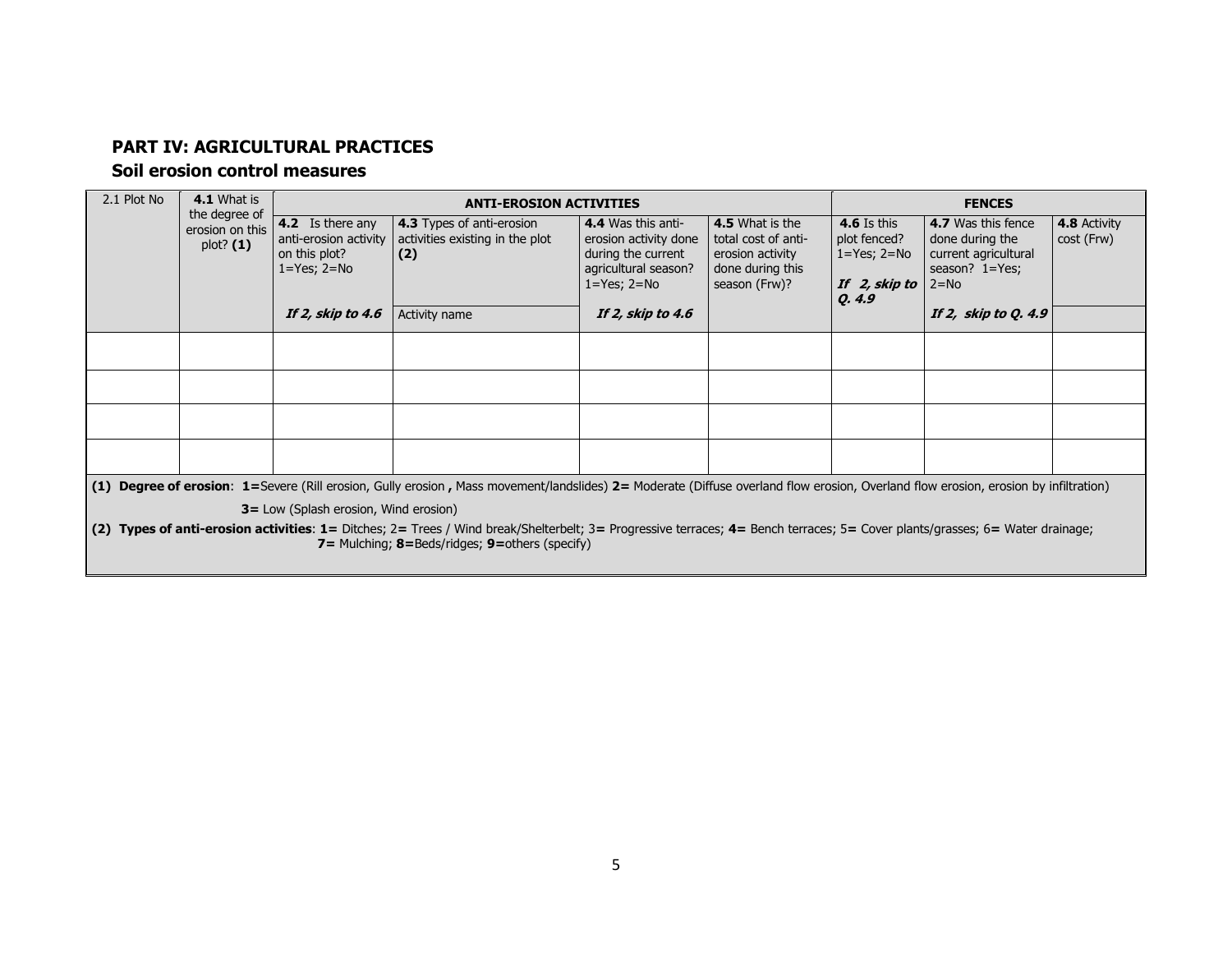# PART IV: AGRICULTURAL PRACTICES (Cont'd)

## Irrigation and Soil preparation

| 2.1               |                                                                                               |                                                                                                                                                          |                                                                                                                                |                                                                                                |                                                                                                                                    | <b>Cost for soil preparation</b>                                                                                      |                                                                             |                                                                                                                                                              |                                                                                                                                      |                                                                                            |                                                                                         | <b>Irrigation</b>                                                                                                                                                                                                                                                                                                                                                                                                                                                                                                                                                                                                                                               |                                                                                  |                               |                                                    |                                                          |                              |
|-------------------|-----------------------------------------------------------------------------------------------|----------------------------------------------------------------------------------------------------------------------------------------------------------|--------------------------------------------------------------------------------------------------------------------------------|------------------------------------------------------------------------------------------------|------------------------------------------------------------------------------------------------------------------------------------|-----------------------------------------------------------------------------------------------------------------------|-----------------------------------------------------------------------------|--------------------------------------------------------------------------------------------------------------------------------------------------------------|--------------------------------------------------------------------------------------------------------------------------------------|--------------------------------------------------------------------------------------------|-----------------------------------------------------------------------------------------|-----------------------------------------------------------------------------------------------------------------------------------------------------------------------------------------------------------------------------------------------------------------------------------------------------------------------------------------------------------------------------------------------------------------------------------------------------------------------------------------------------------------------------------------------------------------------------------------------------------------------------------------------------------------|----------------------------------------------------------------------------------|-------------------------------|----------------------------------------------------|----------------------------------------------------------|------------------------------|
| Plot<br><b>No</b> | <b>Manpower</b>                                                                               |                                                                                                                                                          |                                                                                                                                |                                                                                                |                                                                                                                                    |                                                                                                                       |                                                                             | <b>Mechanization</b>                                                                                                                                         |                                                                                                                                      |                                                                                            |                                                                                         |                                                                                                                                                                                                                                                                                                                                                                                                                                                                                                                                                                                                                                                                 |                                                                                  |                               |                                                    |                                                          |                              |
|                   | 4.9 Amount<br>spent on<br>hired labor                                                         |                                                                                                                                                          | Use of ploughing animals<br>(oxen)                                                                                             |                                                                                                |                                                                                                                                    | use of tractor                                                                                                        |                                                                             |                                                                                                                                                              | Use of other<br>mechanical<br>equipment                                                                                              |                                                                                            |                                                                                         | <b>4.13 Has this</b><br>plot been<br>irrigated                                                                                                                                                                                                                                                                                                                                                                                                                                                                                                                                                                                                                  | 4.14<br>What is<br>the                                                           | 4.15<br>What is<br>irrigation | 4.16<br>What is<br>the                             | 4.17<br>What is<br>the cost                              | 4.18<br>What was<br>the main |
| other<br>(Rwf)    | used to<br>prepare<br>land, sowing<br>and any<br>agricultural<br>activities in<br>this season | 4.10.1<br>Have<br>you<br>used<br>ploughi<br>ng<br>animals<br>(oxen)<br>during<br>this<br>season<br>$1 = Yes;$<br>$2 = No$<br>If $2$ ,<br>skip to<br>4.12 | 4.10.2<br>At which<br>stage of<br>agricultu   rent of<br>re<br>practice<br>have you<br>used<br>animal<br>ploughin<br>$g$ ? (1) | 4.10.3<br>Amount<br>paid on<br>ploughin<br>g<br>l animals<br>during<br>this<br>season<br>(Rwf) | 4.11.1<br>Have you<br>used a<br>ploughing<br>tractor du<br>ring this<br>season?<br>$1 = Yes;$<br>$2 = No$<br>If 2, skip<br>to 4.14 | 4.11.2<br>At which<br>stage of<br>agricultu<br>re<br>practice<br>have you<br>used<br>ploughin<br>g<br>tractor?<br>(1) | 4.11.3<br>Amount<br>paid on<br>rent of<br>ploughi<br>ng<br>tractor<br>(Rwf) | 4.12.1<br>Have you<br>used any<br>other<br>mechanic<br>al<br>equipmen<br>t during<br>this<br>season?<br>$1 = Yes$<br>$2 = No$<br>If $2$ ,<br>skip to<br>4.17 | 4.12.2<br>At which<br>stage of<br>agricultu<br>re<br>practice<br>have you<br>used<br>other<br>mechani<br>cal<br>equipme<br>nt? $(1)$ | 4.12.3<br>Name<br>of<br>other<br>ical<br>equipm<br>ent<br>used<br>during<br>this<br>season | 4.12.4<br>Rent cost<br>for the<br>other<br>mechan mechanic<br>al<br>equipmen<br>t (Rwf) | during this<br>season?<br>$1 = Yes;$<br>$2 = No$<br>If 2, end the<br>interview                                                                                                                                                                                                                                                                                                                                                                                                                                                                                                                                                                                  | source<br>of water<br>used on<br>this plot?<br>for<br>irrigation<br>(3)<br>? (2) | techniques                    | irrigatio<br>n tool<br>have<br>you<br>used?<br>(4) | of hired<br>labor<br>used for<br>irrigation<br>technique | crop<br>being<br>irrigated   |
|                   |                                                                                               |                                                                                                                                                          |                                                                                                                                |                                                                                                |                                                                                                                                    |                                                                                                                       |                                                                             |                                                                                                                                                              |                                                                                                                                      |                                                                                            |                                                                                         |                                                                                                                                                                                                                                                                                                                                                                                                                                                                                                                                                                                                                                                                 |                                                                                  |                               |                                                    |                                                          |                              |
|                   |                                                                                               |                                                                                                                                                          |                                                                                                                                |                                                                                                |                                                                                                                                    |                                                                                                                       |                                                                             |                                                                                                                                                              |                                                                                                                                      |                                                                                            |                                                                                         |                                                                                                                                                                                                                                                                                                                                                                                                                                                                                                                                                                                                                                                                 |                                                                                  |                               |                                                    |                                                          |                              |
|                   |                                                                                               | (3)<br>(4)                                                                                                                                               |                                                                                                                                |                                                                                                | Spraying;13- padelling; 14-Other stage of agriculture practice(Specify)                                                            |                                                                                                                       |                                                                             |                                                                                                                                                              |                                                                                                                                      |                                                                                            |                                                                                         | (1) 1-Ploughing 2- Soil leveling; 3- Raking; 4-Manuring; 5- Sowing; 6- Weeding; 7-Irrigation ;8-Harvesting; 9- Threshing; 10- Winnowing; 11-Harvest packing; 12- Pesticides<br>(2) Irrigation water source: 1=Rainwater harvesting; 2=Water treatment plant; 3=Underground water; 4=Lake/stream water; 5= Water catchment (dam); 6= Other (Specify)<br>Irrigation Techniques: 1= Surface irrigation ; 2=Flood irrigation (especially for rice) ; 3= Drip irrigation ; 4= Sprinkler irrigation ; 5= Traditional techniques<br>Irrigation tools: 1- Pivot ; 2-Irrigation machine; 3- Generator+Pumb; 4- Pumps/tube wells; 5- Water can; 6- Water channels 7-Other |                                                                                  |                               |                                                    |                                                          |                              |